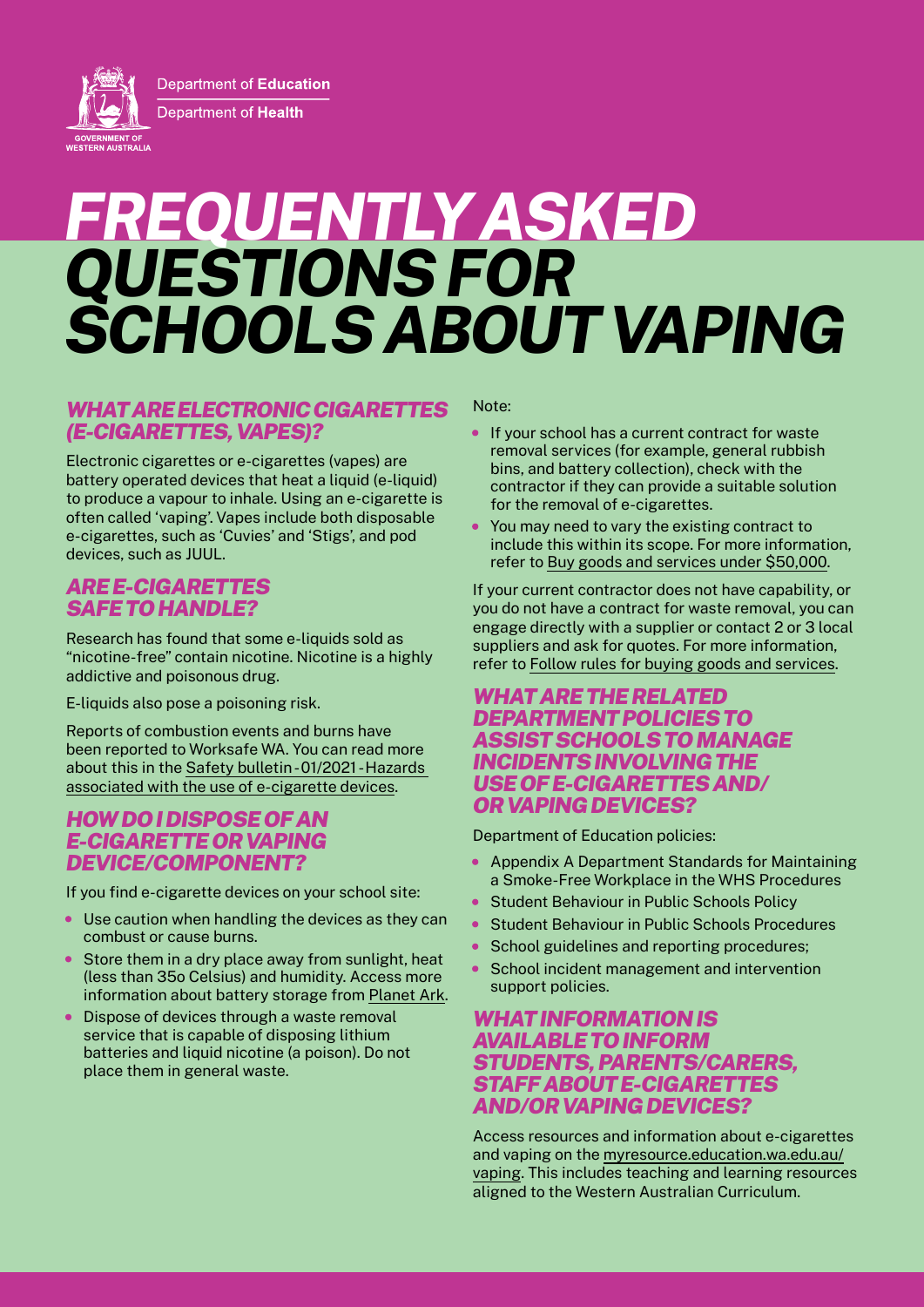#### *WHERE AND WHO CAN I ACCESS SUPPORTING INFORMATION FROM?*

Support for delivering prevention education, whole school drug education plans and strategies for schools is provided by the Department's Road Safety and Drug Education branch.

Students can access support from:

- their General Practitioner, youth health service, and other health services for young people.
	- Headspace
	- Youth Focus
	- Alcohol drug support line 1800 198 024
	- Parent and Family Drug Support Line 1800 653 203

More information is available from:

- Department of Health: [https://www.healthywa.](https://www.healthywa.wa.gov.au/Articles/A_E/Electronic-cigarettes-e-cigarettes) [wa.gov.au/Articles/A\\_E/Electronic-cigarettes-e](https://www.healthywa.wa.gov.au/Articles/A_E/Electronic-cigarettes-e-cigarettes)[cigarettes](https://www.healthywa.wa.gov.au/Articles/A_E/Electronic-cigarettes-e-cigarettes)
- Cancer Council Western Australia: Make Smoking History website: [www.makesmokinghistory.org.au](http://www.makesmokinghistory.org.au)

Young people can be directed to the Quitline (13 7848) or online webchat for free advice and support on nicotine dependence related to smoking cigarettes as well as use of e-cigarettes.

#### *IS VAPING ILLEGAL? WHAT ARE THE LAWS AROUND SELLING VAPES IN WA?*

It is reported that young people often purchase vapes online, from retail stores or from friends and contacts in the community. However, it is illegal in WA to sell e-cigarette devices and nicotine vaping products to anyone regardless of age, unless they are prescribed by a doctor for smoking cessation purposes and obtained with a prescription from a pharmacy.

In WA e-cigarette devices and their components, whether or not they contain nicotine, cannot be sold by tobacco or general retailers. It is also illegal to sell vapes to friends at school or in the community. If you suspect someone is selling vapes or e-cigarettes and their components, you can report it to the Department of Health by emailing [TobaccoPolicy@](mailto:TobaccoPolicy%40health.wa.gov.au?subject=) [health.wa.gov.au.](mailto:TobaccoPolicy%40health.wa.gov.au?subject=)

#### *WHAT ACTIONS ARE SCHOOLS REQUIRED TO APPLY IN THE EVENT A STUDENT IS FOUND IN POSSESSION OF, SUPPLY OF, OR USE OF A VAPING DEVICE OR E-CIGARETTE?*

**Step 1:** Counsel the student and confirm details

- Document details and refer student to the relevant school contact e.g. Year coordinator, Student Services.
- Confirm details through discussion with student and/or other students as required.
- Staff member reinforces the schools Behaviour Policy and expectations.
- Confiscate the device and dispose the device through a waste removal service that is capable of disposing lithium batteries and liquid nicotine (a poision), not into general waste.

#### **Step 2:** Contact Parent/Carer

- Open a dialogue with the Parent/Carer in relation to the breach emphasising the illegal nature of possession of, supply of, or use of a vaping device or e-cigarette at school.
- Provide the Parent/Carer with a copy of '*The facts about vaping - for parents and carers factsheet*'.

**Step 3:** Schedule session with student and relevant staff member for example: School Nurse, Chaplin, Year Coordinator.

- Staff member discusses with student the harms of vaping and the legal aspects
- Provide student with a copy of '*The facts about vaping - for young people factsheet*'.

**Step 4:** Implement the requirements of the Student Behaviour in Public School Policy and Procedures

This may involve:

- Loss of good standing;
- Suspension. If suspension is applied, schools are to record this under category Category N8: Possession, use or supply of illegal substance(s) or objects.